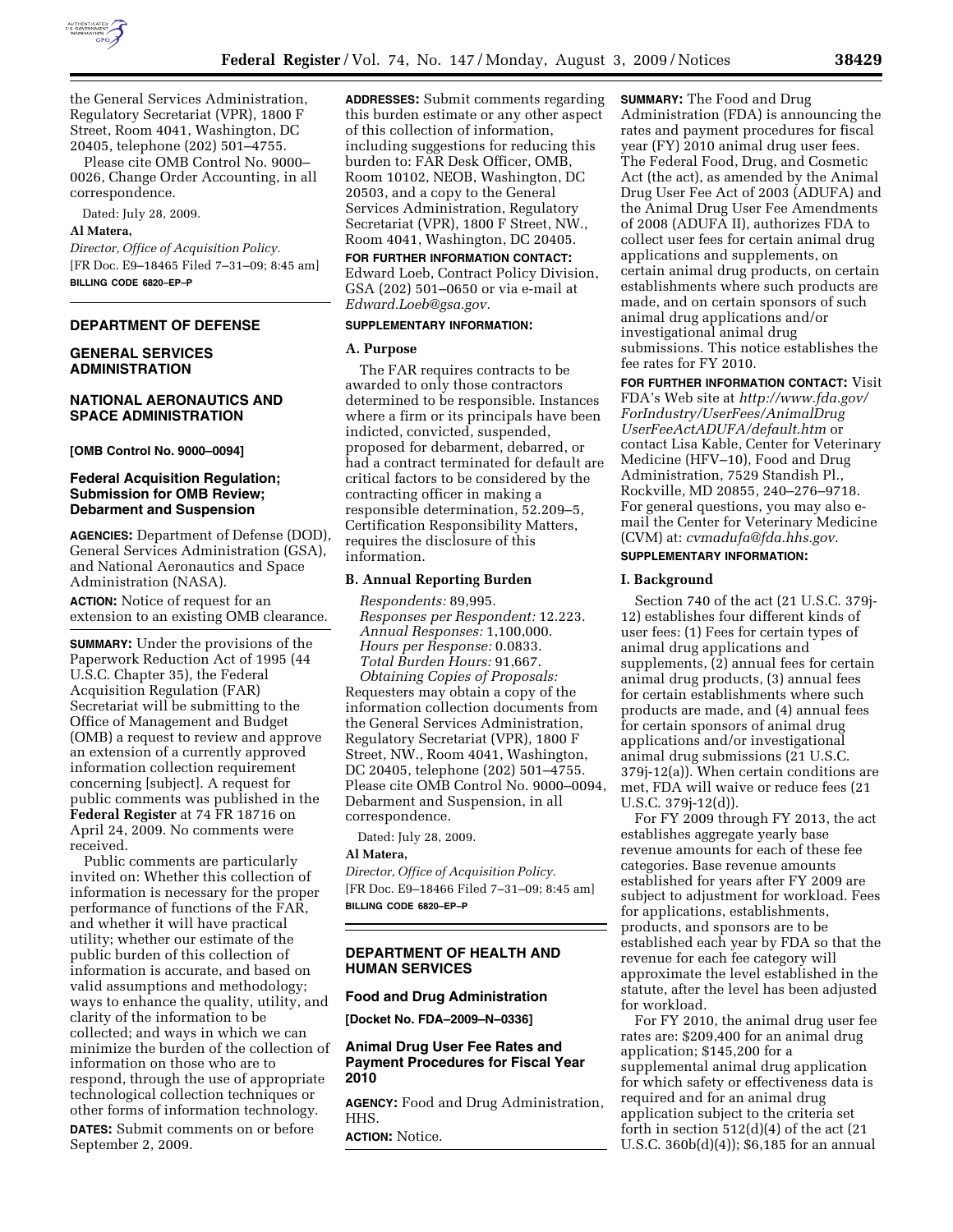product fee; \$73,850 for an annual establishment fee; and \$57,100 for an annual sponsor fee. FDA will issue invoices for FY 2010 product, establishment, and sponsor fees by December 31, 2009, and these invoices will be due and payable within 30 days of issuance of the invoice.

The application fee rates are effective for applications submitted on or after October 1, 2009, and will remain in effect through September 30, 2010. Applications will not be accepted for review until FDA has received full payment of application fees and any other animal drug user fees owed.

## **II. Revenue Amount for FY 2010**

*A. Statutory Fee Revenue Amounts* 

ADUFA II (Public Law 110–316 signed by the President on August 14, 2008) specifies that the aggregate revenue amount for FY 2010 for each of the 4 animal drug user fee categories is \$4,320,000, before any adjustment for workload is made. (See 21 U.S.C. 379j-12(b)(1) through (b)(4).)

## *B. Inflation Adjustment to Fee Revenue Amount*

The amounts established in ADUFA II for each year for FY 2009 through FY 2013 include an inflation adjustment; so, no further inflation adjustment is required.

## *C. Workload Adjustment to Inflation Adjusted Fee Revenue Amount*

For each FY beginning in FY 2010, ADUFA provides that fee revenue amounts shall be further adjusted to reflect changes in review workload (21 U.S.C. 379j-12(c)(1)).

FDA calculated the average number of each of the five types of applications and submissions specified in the workload adjustment provision (animal drug applications, supplemental animal drug applications for which data with respect to safety or efficacy are required, manufacturing supplemental animal drug applications, investigational animal drug study submissions, and investigational animal drug protocol submissions) received over the 5-year period that ended on September 30,

2002 (the base years), and the average number of each of these types of applications and submissions over the most recent 5-year period that ended June 30, 2009.

The results of these calculations are presented in the first two columns of table 1 of this document. Column 3 reflects the percent change in workload over the two 5-year periods. Column 4 shows the weighting factor for each type of application, reflecting how much of the total FDA animal drug review workload was accounted for by each type of application or submission in the table during the most recent 5 years. Column 5 of table 1 of this document is the weighted percent change in each category of workload, and was derived by multiplying the weighting factor in each line in column 4 by the percent change from the base years in column 3. At the bottom right of the table the sum of the values in column 5 is added, reflecting a total change in workload of -22% percent for FY 2010. This is the workload adjuster for FY 2010.

## TABLE 1.—WORKLOAD ADJUSTER CALCULATION (NUMBERS MAY NOT ADD DUE TO ROUNDING)

| <b>Application Type</b>                              | Column <sub>1</sub><br>5-Year Average<br>(Base Years) | Column <sub>2</sub><br>Latest 5-Year Average | Column 3<br>Percent Change | Column 4<br><b>Weighting Factor</b> | Column <sub>5</sub><br>Weighted %<br>Change |
|------------------------------------------------------|-------------------------------------------------------|----------------------------------------------|----------------------------|-------------------------------------|---------------------------------------------|
| New Animal Drug Applications<br>(NADA <sub>s</sub> ) | 28.80                                                 | 12.40                                        | $-57%$                     | 0.0319                              | $-2%$                                       |
| Supplemental NADAs With Safety<br>or Efficacy Data   | 23.40                                                 | 13.60                                        | $-42%$                     | 0.0233                              | $-1%$                                       |
| <b>Manufacturing Supplements</b>                     | 366.6                                                 | 435.20                                       | 19%                        | 0.1605                              | 3%                                          |
| <b>Investigational Study Submissions</b>             | 336.60                                                | 242.80                                       | $-28%$                     | 0.5930                              | $-17%$                                      |
| <b>Investigational Protocol Submis-</b><br>sions     | 292.40                                                | 204.80                                       | $-30%$                     | 0.1913                              | $-6%$                                       |
| FY 2010 Workload Adjuster                            |                                                       |                                              |                            |                                     | $-22%$                                      |

ADUFA specifies that the workload adjuster may not result in fees that are less than the fee revenue amount in the statute (21 U.S.C. 379j-12(c)(1)(B)). Because applying the FY 2010 workload adjuster would result in fees less than the statutory amount, the workload adjustment will not be applied in FY 2010. As a result, the statutory revenue target amount for each of the 4

categories of fees stand at \$4,320,000 with the new total revenue target for fees in FY 2010 being \$17,280,000.

## **III. Adjustment for Excess Collections in Previous Years**

Under the provisions of ADUFA, if the agency collects more fees than were provided for in appropriations in any year, FDA is required to reduce its anticipated fee collections in a

subsequent fiscal year by that amount  $(21 \text{ U.S.C. } 379j - 12(g)(4))$  prior to its amendment under ADUFA II). Table 2 of this document shows the amount of collections realized and the amount provided in appropriations acts, and the amount to be offset in a subsequent year, as of the end of the latest complete fiscal year, 2008, which is the final year of ADUFA.

TABLE 2.—FEES COLLECTED, FEES APPROPRIATED, AND OFFSET FOR FUTURE COLLECTIONS—AS OF SEPTEMBER 30, 2008

| <b>Fiscal Year Cohort</b><br>Fees Collected |             | Fees Appropriated | Amount to Offset Future<br>Collections |  |
|---------------------------------------------|-------------|-------------------|----------------------------------------|--|
| 2004                                        | \$5,154,700 | \$5,000,000       | \$154,700                              |  |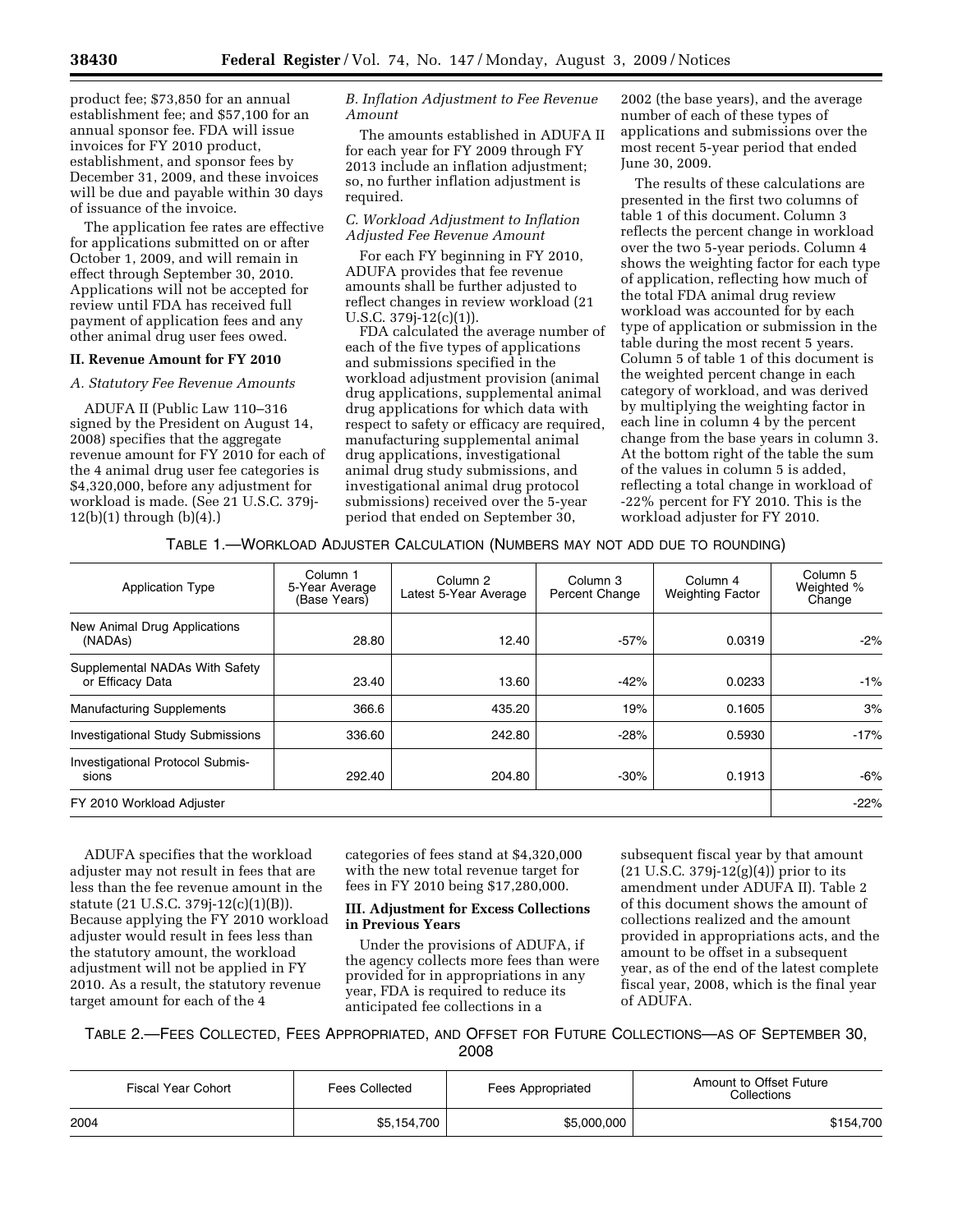TABLE 2.—FEES COLLECTED, FEES APPROPRIATED, AND OFFSET FOR FUTURE COLLECTIONS—AS OF SEPTEMBER 30, 2008—Continued

| <b>Fiscal Year Cohort</b><br>Fees Collected              |              | <b>Fees Appropriated</b> | Amount to Offset Future<br>Collections |  |
|----------------------------------------------------------|--------------|--------------------------|----------------------------------------|--|
| 2005                                                     | \$8,519,101  | \$8,354,000              | \$165,101                              |  |
| 2006                                                     | \$10,945,866 | \$11,318,000             | \$0                                    |  |
| 2007                                                     | \$13,189,060 | \$11,604,000             | \$1,585,0601                           |  |
| 2008                                                     | \$11,177,600 | \$13,696,000             | \$0                                    |  |
| Total                                                    | \$1,904,861  |                          |                                        |  |
| Amount Offset When Fees for FY 2008 Were Determined      | \$320,000    |                          |                                        |  |
| Amount Offset When Fees for FY 2009 Were Determined      | \$1,344,0002 |                          |                                        |  |
| Remaining Balance to Be Offset When FY 2013 Fees Are Set |              |                          | \$240,861                              |  |

1Some fees for FY 2007 were collected at the end of FY 2008 and were therefore not reflected in the **Federal Register** document announcing animal drug user fee rates and payment procedures for FY 2009 (September 15, 2008; 73 FR 53254). These additional fees amount to \$240,861<br>and represent the remaining balance to be offset.

and represent the remaining balance to be offset.<br><sup>2</sup>The amount shown in the corresponding chart last year was \$1,342,316 (73 FR 53254). When the reduction was taken this amount was divided by 4, so it could be distributed among the 4 categories of fees (application fees, establishment fees, product fees and sponsor fees) and then it was rounded to the nearest thousand dollars, which amounted to \$336,000, for each of these categories. Thus, the total reduction actually taken in FY 2009 was \$336,000 times 4, or a total of \$1,344,000.

When ADUFA fees were established for FY 2008 and FY 2009, the amount of fee revenues for each year was reduced by \$320,000 and \$1,344,000 of collections in excess of appropriations, respectively. That leaves a total of \$240,861 collected under ADUFA I remaining to be offset. ADUFA II amended the annual offset provision of ADUFA I to require one offset when FY 2013 fees are set in August of 2012, if aggregate collections from FY 2009 through 2011 plus the amount of fees estimated to be collected for FY 2012 exceed aggregate appropriations over the same period (21 U.S.C. 379j-12(g)(4), as amended by ADUFA II). FDA will include the remaining \$240,861 in excess collections from FY 2004 through FY 2008 in the calculations when it determines whether or not there will be an offset in FY 2013, the final year of ADUFA II. FDA is not offsetting for excess collections at this time.

#### **IV. Application Fee Calculations for FY 2010**

The terms ''animal drug application'' and ''supplemental animal drug application'' are defined in section 739 of the act (21 U.S.C. 379j-11(1) and (2)).

## *A. Application Fee Revenues and Numbers of Fee-Paying Applications*

The application fee must be paid for any animal drug application or supplemental animal drug application that is subject to fees under ADUFA and that is submitted on or after September 1, 2003. The application fees are to be set so that they will generate \$4,320,000 in fee revenue for FY 2010. This is the

amount set out in the statute and no adjustments are required for FY 2010. The fee for a supplemental animal drug application for which safety or effectiveness data are required and for an animal drug application subject to criteria set forth in section 512(d)(4) is to be set at 50 percent of the animal drug application fee. (See 21 U.S.C.  $379j-12(a)(1)(A)(ii)$ , as amended by ADUFA II.)

To set animal drug application fees and supplemental animal drug application fees to realize \$4,320,000, FDA must first make some assumptions about the number of fee-paying applications and supplements the agency will receive in FY 2010.

The agency knows the number of applications that have been submitted in previous years. That number fluctuates significantly from year to year. In estimating the fee revenue to be generated by animal drug application fees in FY 2010, FDA is assuming that the number of applications that will pay fees in FY 2010 will equal the average number of submissions over the 4 most recent years (including an estimate for the current year). This may not fully account for possible year to year fluctuations in numbers of fee-paying applications, but FDA believes that this is a reasonable approach after 6 years of experience with this program.

Over the past 4 years, the average number of animal drug applications that would have been subject to the full fee was 8.25, including the number for the most recent year, estimated at 6. Over this same period, the average number of supplemental applications and

applications subject to the criteria set forth in section 512(d)(4) of the act that would have been subject to half of the full fee was 13.25, including the number for the most recent year, estimated at 9.

Thus, for FY 2010, FDA estimates receipt of 8.25 fee paying original applications and 13.25 fee-paying supplemental animal drug applications and applications subject to the criteria set forth is section 512(d)(4) of the act which pay half of the full fee.

## **B. Fee Rates for FY 2010**

FDA must set the fee rates for FY 2010 so that the estimated 8.25 applications that pay the full fee and the estimated 13.25 supplements and applications subject to the criteria set forth in section 512(d)(4) of the act that pay half of the full fee will generate a total of \$4,320,000. To generate this amount, the fee for an animal drug application, rounded to the nearest hundred dollars, will have to be \$290,400, and the fee for a supplemental animal drug application for which safety or effectiveness data are required and for applications subject to the criteria set forth in section 512(d)(4) of the act will have to be \$145,200.

## **V. Product Fee Calculations for FY 2010**

#### *A. Product Fee Revenues and Numbers of Fee-Paying Products*

The animal drug product fee (also referred to as the product fee) must be paid annually by the person named as the applicant in a new animal drug application or supplemental new animal drug application for an animal drug product submitted for listing under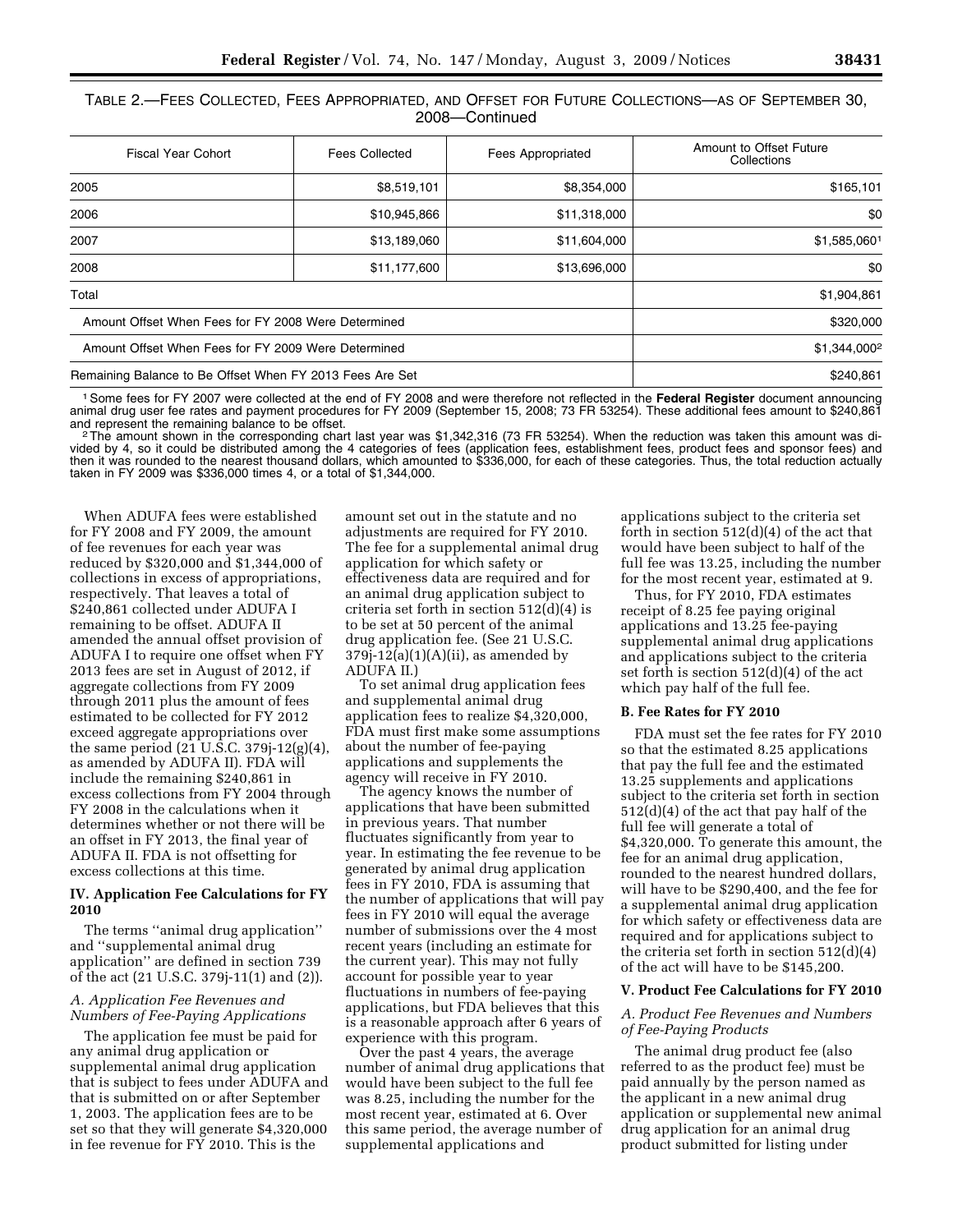section 510 of the act (21 U.S.C. 360), and who had an animal drug application or supplemental animal drug application pending at FDA after September 1, 2003. (See 21 U.S.C. 379j- $12(a)(2)$ .) The term "animal drug product'' is defined in 21 U.S.C. 379j-11(3). The product fees are to be set so that they will generate \$4,320,000 in fee revenue for FY 2010. This is the amount set out in the statute and no adjustments are required for FY 2010.

To set animal drug product fees to realize \$4,320,000, FDA must make some assumptions about the number of products for which these fees will be paid in FY 2010. FDA developed data on all animal drug products that have been submitted for listing under section 510 of the act, and matched this to the list of all persons who had an animal drug application or supplement pending after September 1, 2003. As of July 2009, FDA estimates that there are a total of 776 products submitted for listing by persons who had an animal drug application or supplemental animal drug application pending after September 1, 2003. Based on this, FDA estimates that a total of 776 products will be subject to this fee in FY 2010.

In estimating the fee revenue to be generated by animal drug product fees in FY 2010, FDA is assuming that 10 percent of the products invoiced, or about 77.6, will not pay fees in FY 2010 due to fee waivers and reductions. Based on experience with other user fee programs and the first 6 years of ADUFA, FDA believes that this is a reasonable basis for estimating the number of fee-paying products in FY 2010.

Accordingly, the agency estimates that a total of 698.4 (776 minus 77.6) products will be subject to product fees in FY 2010.

## *B. Product Fee Rates for FY 2010*

FDA must set the fee rates for FY 2010 so that the estimated 698.4 products that pay fees will generate a total of \$4,320,000. To generate this amount will require the fee for an animal drug product, rounded to the nearest 5 dollars, to be \$6,185.

## **VI. Establishment Fee Calculations for FY 2010**

#### *A. Establishment Fee Revenues and Numbers of Fee-Paying Establishments*

The animal drug establishment fee (also referred to as the establishment fee) must be paid annually by the person who: (1) Owns or operates, directly or through an affiliate, an animal drug establishment; (2) is named as the applicant in an animal drug

application or supplemental animal drug application for an animal drug product submitted for listing under section 510 of the act; (3) had an animal drug application or supplemental animal drug application pending at FDA after September 1, 2003; and (4) whose establishment engaged in the manufacture of the animal drug product during the fiscal year. (See 21 U.S.C. 379j-12(a)(3).) An establishment subject to animal drug establishment fees is assessed only 1 such fee per fiscal year. (See 21 U.S.C. 379j-12(a)(3).) The term ''animal drug establishment'' is defined in 21 U.S.C. 379j-11(4). The establishment fees are to be set so that they will generate \$4,320,000 in fee revenue for FY 2010. This is the amount set out in the statute and no adjustments are required for FY 2010.

To set animal drug establishment fees to realize \$4,320,000, FDA must make some assumptions about the number of establishments for which these fees will be paid in FY 2010. FDA developed data on all animal drug establishments and matched this to the list of all persons who had an animal drug application or supplement pending after September 1, 2003. As of July 2009, FDA estimates that there are a total of 65 establishments owned or operated by persons who had an animal drug application or supplemental animal drug application pending after September 1, 2003. Based on this, FDA believes that 65 establishments will be subject to this fee in FY 2010.

In estimating the fee revenue to be generated by animal drug establishment fees in FY 2010, FDA is assuming that 10 percent of the establishments invoiced, or 6.5, will not pay fees in FY 2010 due to fee waivers and reductions. Based on experience with the first 6 years of ADUFA, FDA believes that this is a reasonable basis for estimating the number of fee-paying establishments in FY 2010.

Accordingly, the agency estimates that a total of 58.5 establishments (65 minus 6.5) will be subject to establishment fees in FY 2010.

#### *B. Establishment Fee Rates for FY 2010*

FDA must set the fee rates for FY 2010 so that the estimated 58.5 establishments that pay fees will generate a total of \$4,320,000. To generate this amount will require the fee for an animal drug establishment, rounded to the nearest 50 dollars, to be \$73,850.

## **VII. Sponsor Fee Calculations for FY 2010**

#### *A. Sponsor Fee Revenues and Numbers of Fee-Paying Sponsors*

The animal drug sponsor fee (also referred to as the sponsor fee) must be paid annually by each person who: (1) Is named as the applicant in an animal drug application, except for an approved application for which all subject products have been removed from listing under section 510 of the act or has submitted an investigational animal drug submission that has not been terminated or otherwise rendered inactive; and (2) had an animal drug application, supplemental animal drug application, or investigational animal drug submission pending at FDA after September 1, 2003. (See 21 U.S.C. 379j-11(6) and 379j-12(a)(4).) An animal drug sponsor is subject to only one such fee each fiscal year. (See 21 U.S.C. 379j-12(a)(4).) The sponsor fees are to be set so that they will generate \$4,320,000 in fee revenue for FY 2010. This is the amount set out in the statute, and no adjustments are required for FY 2010.

To set animal drug sponsor fees to realize \$4,320,000, FDA must make some assumptions about the number of sponsors who will pay these fees in FY 2010. Based on the number of firms that would have met this definition in each of the past 6 years, FDA estimates that a total of 161 sponsors will meet this definition in FY 2010.

Careful review indicates that about one third or 33 percent of all of these sponsors will qualify for minor use/ minor species waiver or reduction (21 U.S.C. 379j-12(d)(1)(C)). Based on the agency's experience to date with sponsor fees, FDA's current best estimate is that an additional 20 percent will qualify for other waivers or reductions, for a total of 53 percent of the sponsors invoiced, or 85.3, who will not pay fees in FY 2010 due to fee waivers and reductions. FDA believes that this is a reasonable basis for estimating the number of fee-paying sponsors in FY 2010.

Accordingly, the agency estimates that a total of 75.7 sponsors (161 minus 85.3) will be subject to and pay sponsor fees in FY 2010.

#### *B. Sponsor Fee Rates for FY 2010*

FDA must set the fee rates for FY 2010 so that the estimated 75.7 sponsors that pay fees will generate a total of \$4,320,000. To generate this amount will require the fee for an animal drug sponsor, rounded to the nearest 50 dollars, to be \$57,100.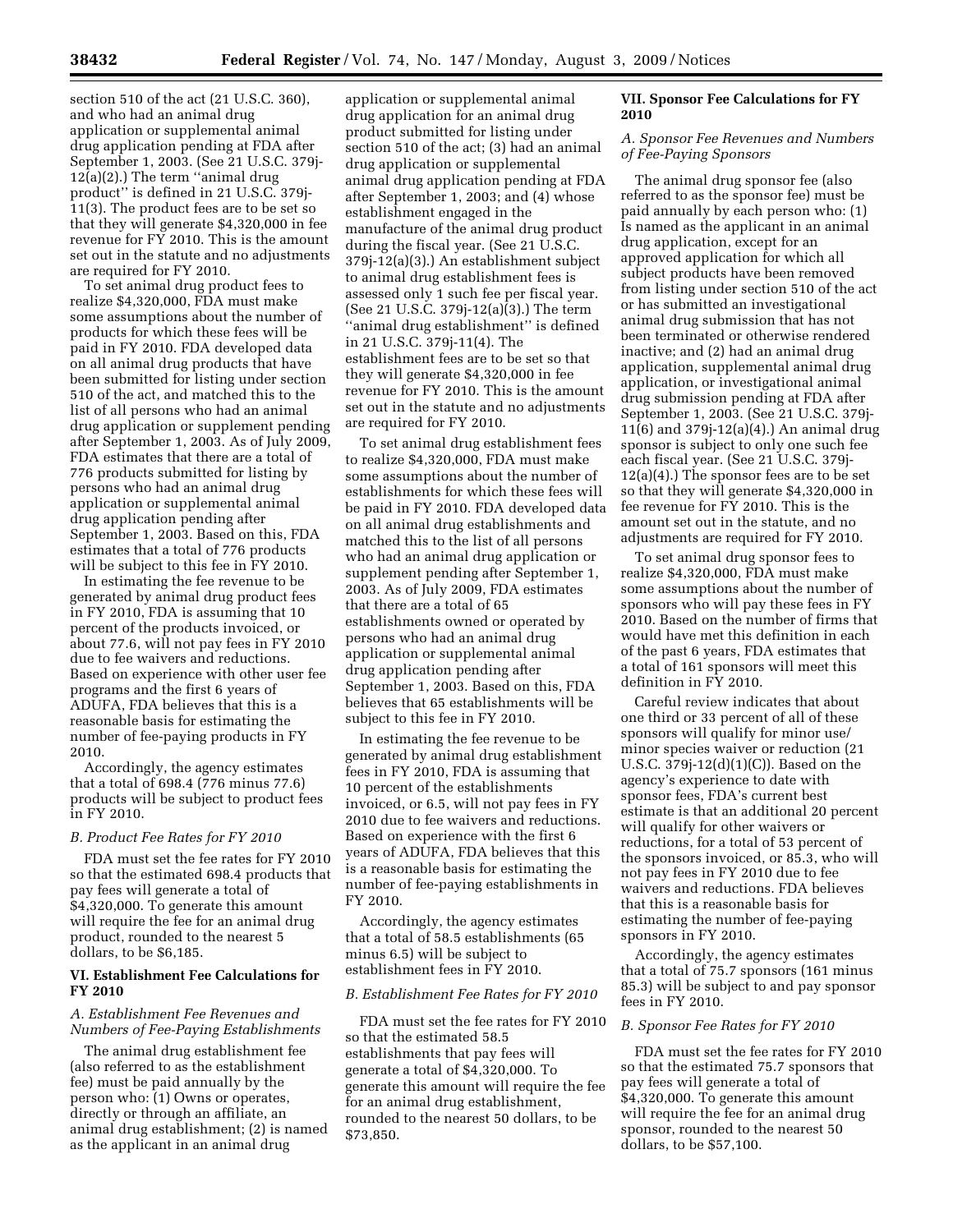## **VIII. Fee Schedule for FY 2010**

The fee rates for FY 2010 are summarized in table 3 of this document.

## TABLE 3.—FY 2010 FEE RATES

| Animal Drug User Fee Category                                                                                                                                                                                                                       | Fee Rate for FY 2010   |  |
|-----------------------------------------------------------------------------------------------------------------------------------------------------------------------------------------------------------------------------------------------------|------------------------|--|
| Animal Drug Application Fees<br>Animal Drug Application<br>Supplemental Animal Drug Application for Which Safety or Effectiveness Data Are Required or Animal<br>Drug Application Subject to the Criteria Set Forth in Section 512(d)(4) of the Act | \$290.400<br>\$145,200 |  |
| Animal Drug Product Fee                                                                                                                                                                                                                             | \$6.185                |  |
| Animal Drug Establishment Fee <sup>1</sup>                                                                                                                                                                                                          | \$73.850               |  |
| Animal Drug Sponsor Fee <sup>2</sup>                                                                                                                                                                                                                | \$57,100               |  |

<sup>1</sup> An animal drug establishment is subject to only one such fee each fiscal year.

2An animal drug sponsor is subject to only one such fee each fiscal year.

### **IX. Procedures for Paying the FY 2010 Fees**

#### *A. Application Fees and Payment Instructions*

The appropriate application fee established in the new fee schedule must be paid for an animal drug application or supplement subject to fees under ADUFA that is submitted after September 30, 2009. Payment must be made in U.S. currency by check, bank draft, or U.S. postal money order payable to the order of the Food and Drug Administration, by wire transfer, or electronically using Pay.gov. (The Pay.gov payment option is available to you after you submit a cover sheet. Click the ''Pay Now'' button.) On your check, bank draft, or U.S. postal money order, please write your application's unique Payment Identification Number (PIN), beginning with the letters AD, from the upper right-hand corner of your completed Animal Drug User Fee Cover Sheet. Also write the FDA post office box number (P.O. Box 953877) on the enclosed check, bank draft, or money order. Your payment and a copy of the completed Animal Drug User Fee Cover Sheet can be mailed to: Food and Drug Administration, P.O. Box 953877, St. Louis, MO, 63195–3877.

If payment is made by wire transfer, send payment to: U.S. Department of Treasury, TREAS NYC, 33 Liberty St., New York, NY 10045, FDA Deposit Account Number: 75060099, U.S. Department of Treasury routing/transit number: 021030004, SWIFT Number: FRNYUS33. You are responsible for any administrative costs associated with the processing of a wire transfer. Contact your bank or financial institution regarding additional fees.

If you prefer to send a check by a courier such as Federal Express (FEDEX) or United Parcel Service (UPS), the courier may deliver the check and printed copy of the cover sheet to: U.S. Bank, Attn: Government Lockbox 953877, 1005 Convention Plaza, St. Louis, MO 63101. (Note: This address is for courier delivery only. If you have any questions concerning courier delivery contact the U.S. Bank at 314– 418–4821. This telephone number is only for questions about courier delivery.)

The tax identification number of the Food and Drug Administration is 530196965. (Note: In no case should the payment for the fee be submitted to FDA with the application.)

It is helpful if the fee arrives at the bank at least a day or two before the application arrives at FDA's CVM. FDA records the official application receipt date as the later of the following: The date the application was received by FDA's CVM, or the date U.S. Bank notifies FDA that your payment in the full amount has been received, or when the U.S. Treasury notifies FDA of receipt of an electronic or wire transfer payment. U.S. Bank and the U.S. Treasury are required to notify FDA within 1 working day, using the PIN described previously.

#### *B. Application Cover Sheet Procedures*

Step One—Create a user account and password. Log on to the ADUFA Web site at *http://www.fda.gov/ForIndustry/ UserFees/AnimalDrugUserFeeAct ADUFA/default.htm* and, under Tools and Resources click ''The Animal Drug User Fee Cover Sheet'' and then click ''Create ADUFA User Fee Cover Sheet.'' For security reasons, each firm submitting an application will be assigned an organization identification number, and each user will also be required to set up a user account and password the first time you use this site. Online instructions will walk you through this process.

Step Two—Create an Animal Drug User Cover Sheet, transmit it to FDA, and print a copy. After logging into your account with your user name and password, complete the steps required to create an Animal Drug User Fee Cover Sheet. One cover sheet is needed for each animal drug application or supplement. Once you are satisfied that the data on the cover sheet is accurate and you have finalized the cover sheet, you will be able to transmit it electronically to FDA and you will be able to print a copy of your cover sheet showing your unique PIN.

Step Three—Send the payment for your application as described in section IX.A of this document.

Step Four—Please submit your application and a copy of the completed Animal Drug User Fee Cover Sheet to the following address: Food and Drug Administration, Center for Veterinary Medicine, Document Control Unit (HFV–199), 7500 Standish Pl., Rockville, MD 20855.

## *C. Product, Establishment, and Sponsor Fees*

By December 31, 2009, FDA will issue invoices and payment instructions for product, establishment, and sponsor fees for FY 2010 using this Fee Schedule. Payment will be due and payable within 30 days of issuance of the invoice. FDA will issue invoices in November 2010 for any products, establishments, and sponsors subject to fees for FY 2010 that qualify for fees after the December 2009 billing.